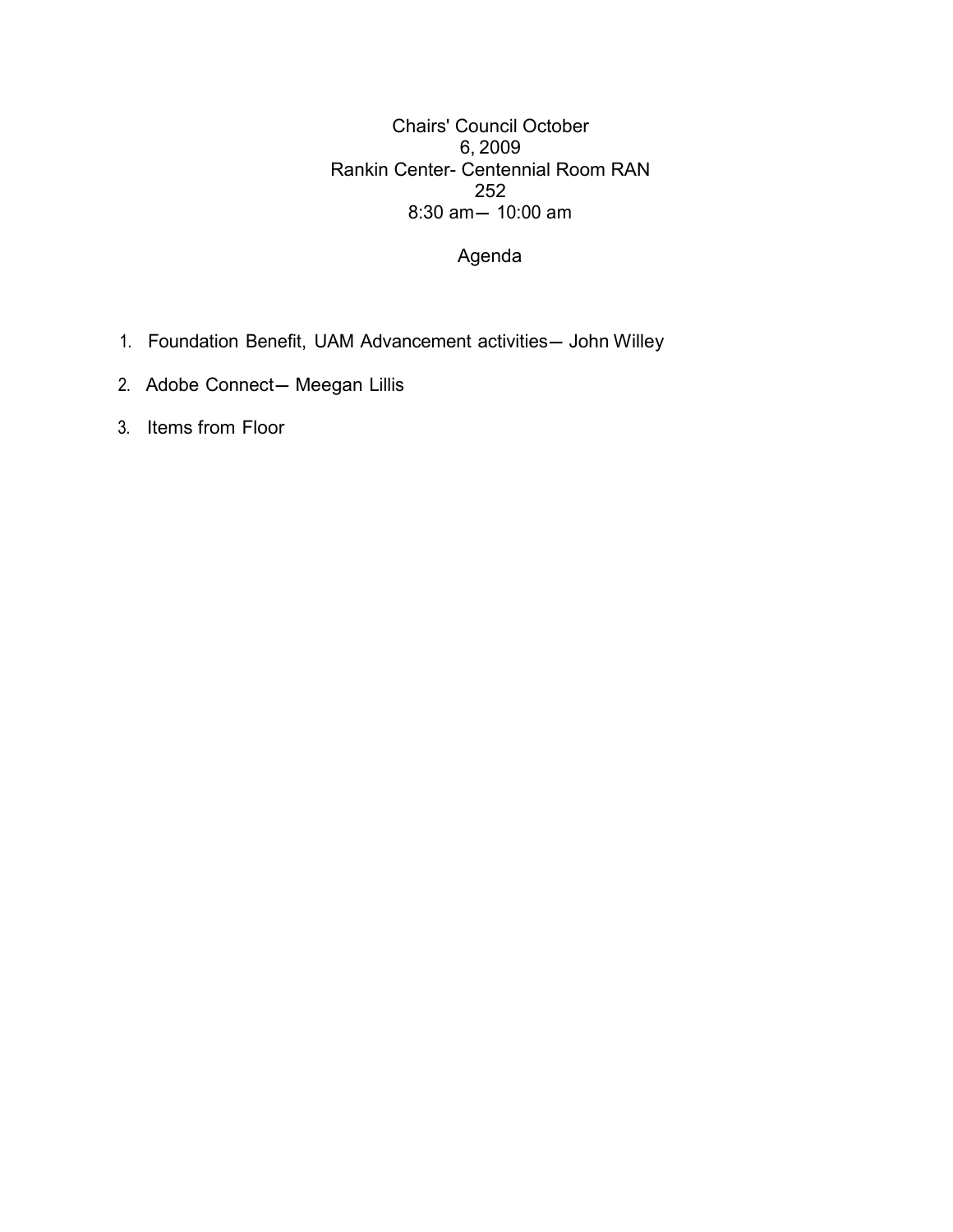# **8:30 -10:00 am - Centennial Room Chair's Council Meeting 6 October 2009**

#### **Agenda**

- Announcements
- Foundation Benefit, UAM Advancement Activities John Willey
- Adobe Connect- Meegan Lillis
- Items from the Floor

#### **Minutes**

## **I. Announcements -Reminders**

## **II. UAM Activities - John Willey (guest speaker)**

 Vice President for UAM, John Willey, used this opportunity to share with Chairs Council how University Advancement and Marketing is approaching their job in the current economic climate.

 Ferris State University is healthy with internally strong vital signs. However, with  $\blacktriangleright$  the public wealth diminished and public softness when it comes to giving UAM is taking an approach that will focus on:

- o Elevating an appreciation for FSU to the soft public
- o Increase funding opportunities
- ► As the government decreases investment in higher education we must increase aggressively go out and ask for commitments, whether it be for general purposes or specific programs. We must craft a message to the public by capturing ideas from all areas of campus - encourage campus unity in fundraising efforts. public investment. Our communications must be more specific. We must
	- o Billboards have helped raise awareness but new campaign is to make them more specific
	- o Crimson & Gold has mailing list of over 150,000 but will be reshaped no longer just pies and chats - will present a more focused missionstatement.
	- o Website improvement.
	- o Marketing President and John aggressively going out asking for public" approach before asking for donation commitments. As we elevate appreciation for Ferris and its mission prospects hopefully withrespond. commitments but taking a "what can the University to do better to serve

 ► UAM does not want to foul up current relationships but to understand and help with those relationships. Advancement officers will continue to work closely with all areas.

## **III. Adobe Connect Demonstration by Meegan Lillis**

 Meegan Lillis from the Faculty Center for Teaching and Leaming gave a live demonstration of Adobe Connect capabilities. Keys points shared:



 ► person for a group - such as a department. It is easy to share an account. Ferris has about 100 licenses - initial plan is to grant a license to a key contact